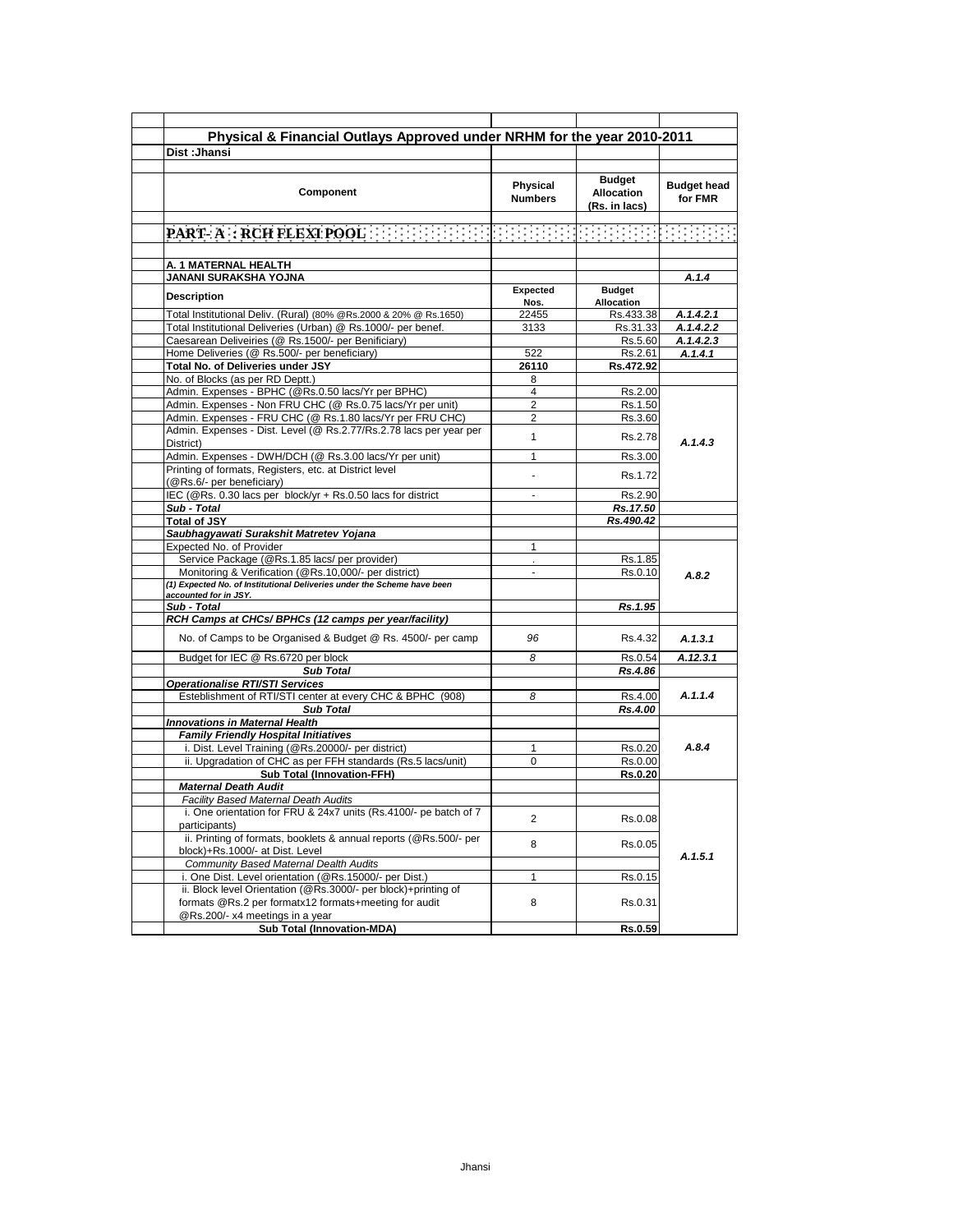| Component                                                                             | Physical<br><b>Numbers</b> | <b>Budget</b><br><b>Allocation</b><br>(Rs. in lacs) | <b>Budget head</b><br>for FMR |
|---------------------------------------------------------------------------------------|----------------------------|-----------------------------------------------------|-------------------------------|
| <b>Pregnant Women &amp; Child Tracking</b>                                            |                            |                                                     |                               |
| i. Orientation Workshop                                                               |                            |                                                     | A.10.3                        |
| (a) At Dist. Level                                                                    | 1                          | Rs.0.22                                             |                               |
| (b) At Block Level @ Rs.6500/- block                                                  | 8                          | Rs.0.52                                             |                               |
| ii. Printing of formats (730 format/block @Rs.2 per format)                           | 5840                       | Rs.0.12                                             |                               |
| Sub Total (Innovation-Preg. Women & child tracking)                                   |                            | <b>Rs.0.86</b>                                      |                               |
| Strengthening of Sub Centers Accridited under JSY                                     |                            |                                                     |                               |
| Dissemination meeting in the District @ Rs 5000/-                                     | 1                          | Rs.0.05                                             |                               |
| Upgradation of Sub Centre in Dist (From State Level)                                  | 52                         | Rs.0.00                                             | A.1.1.5                       |
| Sub Total (Innovation-S.C. Accridited under JSY))                                     |                            | <b>Rs.0.05</b>                                      |                               |
| Sub Total (Innovation in Maternal Health)                                             |                            | Rs.1.69                                             |                               |
| Sub-Total (Maternal Health)                                                           |                            | Rs.502.93                                           |                               |
| A.2 CHILD HEALTH                                                                      |                            |                                                     |                               |
| <b>Comprehensive Child Survival Programme (CCSP)</b>                                  |                            |                                                     |                               |
| CCSP Training - FBNC (in 1st & 2nd phase districts only)                              |                            |                                                     |                               |
| Training Site - District Women Hospital                                               |                            |                                                     |                               |
| Expected No. of Participants                                                          | 12                         |                                                     |                               |
| No. of Batches to be Organised and Budget @ Rs.12,000 per Batch                       | $\overline{2}$             | Rs.0.24                                             | A.11.5.2                      |
| No. of Batches to be Supervised and Budget @ Rs.3,200 per Batch                       | 0                          | Rs.0.00                                             |                               |
| Sub - Total                                                                           |                            | Rs.0.240                                            |                               |
| Training at Medical College under CCSP Prog                                           |                            |                                                     |                               |
| Support staff to Medical Collage                                                      |                            | Rs.5.00                                             | A.11.5.2                      |
| Physicians training/F-IMNCI                                                           |                            | Rs.32.80                                            |                               |
| <b>Sub Total</b>                                                                      |                            | Rs.37.80                                            |                               |
| <b>CCSP Training - NSSK (in 3rd phase districts only)</b>                             |                            |                                                     |                               |
| Training Site - District Women Hospital                                               |                            |                                                     |                               |
| Expected No. of Participants                                                          |                            |                                                     |                               |
| No. of Batches to be Organised and Budget @ Rs.38,500 per Batch                       | $\Omega$                   | Rs.0.00                                             | A.11.5.5                      |
| No. of Batches to be Supervised and Budget @ Rs.3,500 per Batch                       | $\Omega$                   | Rs.0.00                                             |                               |
| Sub - Total                                                                           |                            | Rs.0.00                                             |                               |
| CCSP Training of ASHAs, ANMs, LHVs - (1st & 2nd Phase<br>Districts)                   |                            |                                                     |                               |
| Expected No. of Participants (approx. 24 per batch)                                   | 0                          |                                                     |                               |
| No. of Batches to be Organised and Budget @ Rs.1,65,000 per                           |                            |                                                     | A.11.5.1                      |
| Batch                                                                                 | 0                          | Rs.0.00                                             |                               |
| No. of Batches of ToT and Budget @ Rs.2,39,000 per Batch                              | 0                          | Rs.0.00                                             |                               |
| Sub - Total                                                                           |                            | Rs.0.00                                             |                               |
| CCSP Training of ASHAs, ANMs, LHVs - (3rd Phase Districts)                            |                            |                                                     |                               |
| Expected No. of Participants (approx. 24 per batch)                                   | 0                          |                                                     |                               |
| No. of Batches to be Organised and Budget @ Rs.1,65,000 per<br><b>Batch</b>           | 0                          | Rs.0.00                                             | A.11.5.1                      |
| No. of Batches of ToT and Budget @ Rs.2,39,000 per Batch                              | 0                          | Rs.0.00                                             |                               |
| Sub - Total                                                                           |                            | Rs.0.000                                            |                               |
| CCSP Training of Supervisors (in 1st & 2nd phase districts<br>only)                   |                            |                                                     |                               |
| No. of Batches (16 participants) to be Organised and Budget @<br>Rs.24,500 per Batch  | 22                         | Rs.5.390                                            | A.11.5.1                      |
| No. of Batches to be Supervised and Budget for Observer Visit @<br>Rs.3,200 per Batch | 4                          | Rs.0.13                                             |                               |
| Sub - Total                                                                           |                            | Rs.5.518                                            |                               |
| <b>Site Stregthening</b>                                                              |                            |                                                     |                               |
| Strengthening of FBNC/NSSK Site (@ Rs.30,000/- per site)                              | 1                          | Rs.0.30                                             |                               |
| Strengthening of CCSP Training Site (@ Rs.2,33,500/- per site)                        | 0                          | Rs.0.00                                             | A.11.5.1                      |
| <b>Sub Total</b>                                                                      |                            | Rs.0.30                                             |                               |
| Establishment, Operationalisation & Construction of SNCU                              |                            |                                                     |                               |
| Establishment and Operating Exp. Of old SNCU in 7 Dist. @Rs.25                        |                            |                                                     |                               |
| lacs                                                                                  | 0                          | Rs.0.0                                              | A.2.2                         |
| Construction of of new SNCU in 5 Dist. (@Rs.30 lacs)                                  | 0                          | Rs.0.0                                              | A.9.2.2                       |
| Sub - Total                                                                           |                            | Rs.0.0                                              |                               |
| Infant death audit ( Aligarh & Banda only)                                            |                            |                                                     |                               |
| No. of blocks in the district                                                         | 0                          | Rs.0.0                                              | A.2.8                         |
| Sub - Total                                                                           |                            | Rs.0.00                                             |                               |
|                                                                                       |                            |                                                     |                               |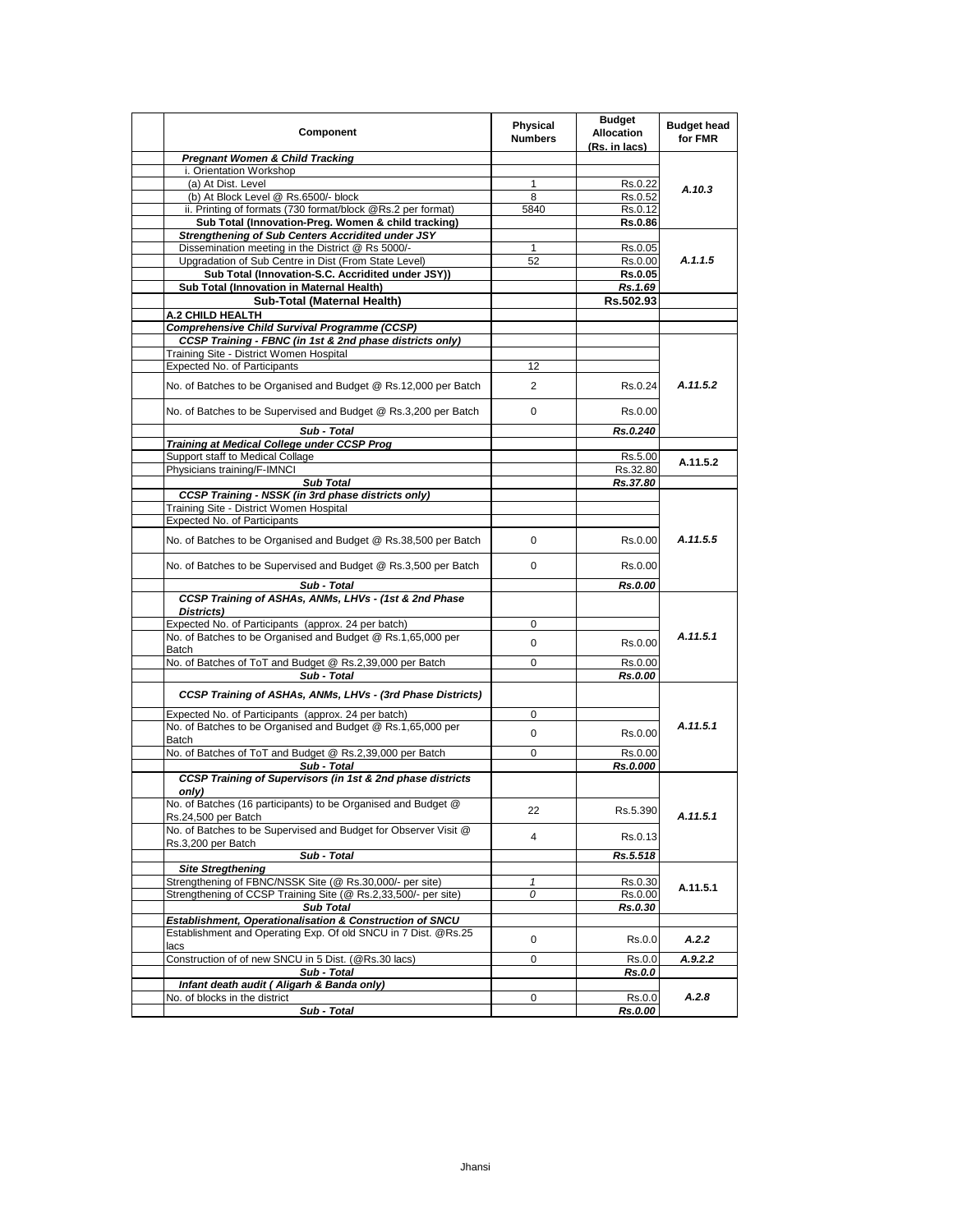| Component                                                                                                             | Physical<br><b>Numbers</b> | <b>Budget</b><br><b>Allocation</b><br>(Rs. in lacs) | <b>Budget head</b><br>for FMR |
|-----------------------------------------------------------------------------------------------------------------------|----------------------------|-----------------------------------------------------|-------------------------------|
| Infant & Young Child feeding (IYCF)                                                                                   |                            |                                                     |                               |
| Mass Awareness Campaign during World Breastfeeding Week                                                               | $\mathbf{1}$               | Rs.0.50                                             | A.2.5                         |
| Sub - Total<br>Supportive Supervision through Reputed Institutions (for 1st                                           |                            | <b>Rs.0.50</b>                                      |                               |
| & 2nd pase districts only)                                                                                            |                            |                                                     |                               |
| One Supervisor per block @ Rs.5,000/- p.m. for 12 months                                                              | 0                          | Rs.0.0                                              |                               |
| Mobility for supervisors @ Rs.3,000/- p.m. for 12 months                                                              | $\Omega$                   | Rs.0.0                                              |                               |
| Institutional support @ Rs.5,000/- p.m. for 12 months                                                                 | $\mathbf 0$                | Rs.0.0                                              |                               |
| Sub - Total                                                                                                           |                            | Rs.0.00                                             |                               |
| Sub-Total (CCSP)                                                                                                      |                            | Rs.44.36                                            |                               |
| Implementation of Bal Swasthya Poshan Mah (BSPM)<br>Joint Meetings of Health & ICDS - 2 Planning Meetings at District |                            |                                                     |                               |
| Level in a year @ Rs. 5000/- per meeting for 2 Rounds                                                                 | 1 Dist.                    | Rs.0.10                                             |                               |
| Joint planning meeting of health and ICDS at Block level Rs. 2000 per                                                 |                            |                                                     |                               |
| meeting for 2 rounds                                                                                                  | 8 Blocks                   | Rs.0.32                                             |                               |
| Joint Orientation of ASHAs & ANMs (@Rs. 25/- per participant) for 2<br>Rounds                                         | 1507 ANM and<br>AWW        | Rs.0.75                                             | A.2.7                         |
| Printing of Guidelines, Reporting & Monitoring Formats (@ Rs.2,000/-<br>per block/round) for 2 rounds                 | 8 Blocks                   | Rs.0.32                                             |                               |
| Dissemination meeting at District level Rs. 5000 per meeting per<br>District for 2 Rounds                             | 1 Dist.                    | Rs.0.10                                             |                               |
| Sub - Total                                                                                                           |                            | Rs.1.59                                             |                               |
| <b>School Health Programme</b>                                                                                        |                            |                                                     |                               |
| Total No. of Blocks in the district                                                                                   | 8                          |                                                     |                               |
| No. of Schools to be covered (60 Schools per block)                                                                   | 480                        |                                                     |                               |
| District Sensitization workshop                                                                                       | $\mathbf{1}$               | Rs. 0.15                                            |                               |
| Contingencies for printing of Health Card, etc. (@Rs.500/- per<br>school)                                             | 480                        | Rs. 2.40                                            |                               |
| Budget for Mobility (@Rs.300 per visit x 1 visit)                                                                     | 480                        | Rs. 1.44                                            |                               |
| Sub Total (Prog. Implementation)                                                                                      |                            | Rs. 3.99                                            |                               |
| Traning program for 40 schools per block (where                                                                       | 320                        |                                                     |                               |
| program is already running)                                                                                           |                            |                                                     |                               |
| Training of District Trainers- Honorarium to district traininer @ Rs.                                                 | 3                          | Rs. 0.02                                            |                               |
| 350 *2days<br>Honorarium to traininees from block@ Rs. 400 *2days per block                                           | 24                         | Rs. 0.19                                            |                               |
| Training of Block Trainers - Honorarium to block resource persons @                                                   |                            |                                                     | A.2.4                         |
| Rs. 300 *2days*2 batches per block                                                                                    | 24                         | Rs. 0.29                                            |                               |
| Honararium to Teachers @ Rs. 250*2 teachers per school *2 days                                                        | 640                        | Rs. 3.20                                            |                               |
| <b>Sub Total (Training)</b>                                                                                           |                            | Rs. 3.70                                            |                               |
| For training program unspent balance is available at the district                                                     |                            | Rs. 2.35                                            |                               |
| <b>Actual Allocation for training</b>                                                                                 |                            | Rs. 1.35                                            |                               |
| Weighing scale, Ht./Wt Charts, Measuring tape etc. @ Rs1000 per<br>school x 20 new schools/block                      | 160                        | Rs. 0.00                                            |                               |
| Procurement of IFA tablets (30 mg tablets) for all schools                                                            | 7200000                    | Rs. 0.00                                            |                               |
| Procurement of deworming tablets for all schools                                                                      | 144000                     | Rs. 0.00                                            |                               |
| Sub Total (Procurement)                                                                                               |                            | Rs. 0.00                                            |                               |
| <b>Total (School Health)</b>                                                                                          |                            | Rs. 5.34                                            |                               |
| <b>Total (Child Health)</b>                                                                                           |                            | Rs.51.29                                            |                               |
| A3. Family Planning<br><u>Terminal/Limiting Methods</u>                                                               |                            |                                                     | <u>A.3.1</u>                  |
| Dissemination of manuals on sterilization standards & quality                                                         |                            |                                                     |                               |
| assurance of sterilization services                                                                                   | 1                          | Rs. 0.40                                            | A.3.1.1                       |
| NSV Camps in Districts (6 camps/dist. @ Rs.35,000/- per camp)                                                         | 6                          | Rs. 2.10                                            | A.3.1.3                       |
| Compensation for Female Sterilization                                                                                 | 11596                      | Rs. 115.96                                          | A.3.1.4                       |
| <b>Compensation for Male Sterilization</b>                                                                            | 20                         | Rs. 0.30                                            | A.3.1.5                       |
| Accrediation of private providers of sterilization services<br><b>Female Sterilization</b>                            |                            | Rs. 0.50                                            | A.3.1.6                       |
| Male Sterilization (NSV)                                                                                              |                            | Rs. 0.10                                            |                               |
| <b>Spacing Methods</b>                                                                                                |                            |                                                     | A.3.2                         |
| IUD services at health facilities/compensation                                                                        | 23174                      | Rs. 4.63                                            | A.3.2.2                       |
| Accrediation of private providers of IUD services                                                                     |                            | Rs. 0.05                                            | A.3.2.3                       |
| Family Welfare Counsellor@9000 per month                                                                              | 3                          | Rs. 3.24                                            | A.9.1.5                       |
| <b>Sub Total</b>                                                                                                      |                            | <u>Rs. 127.28</u>                                   |                               |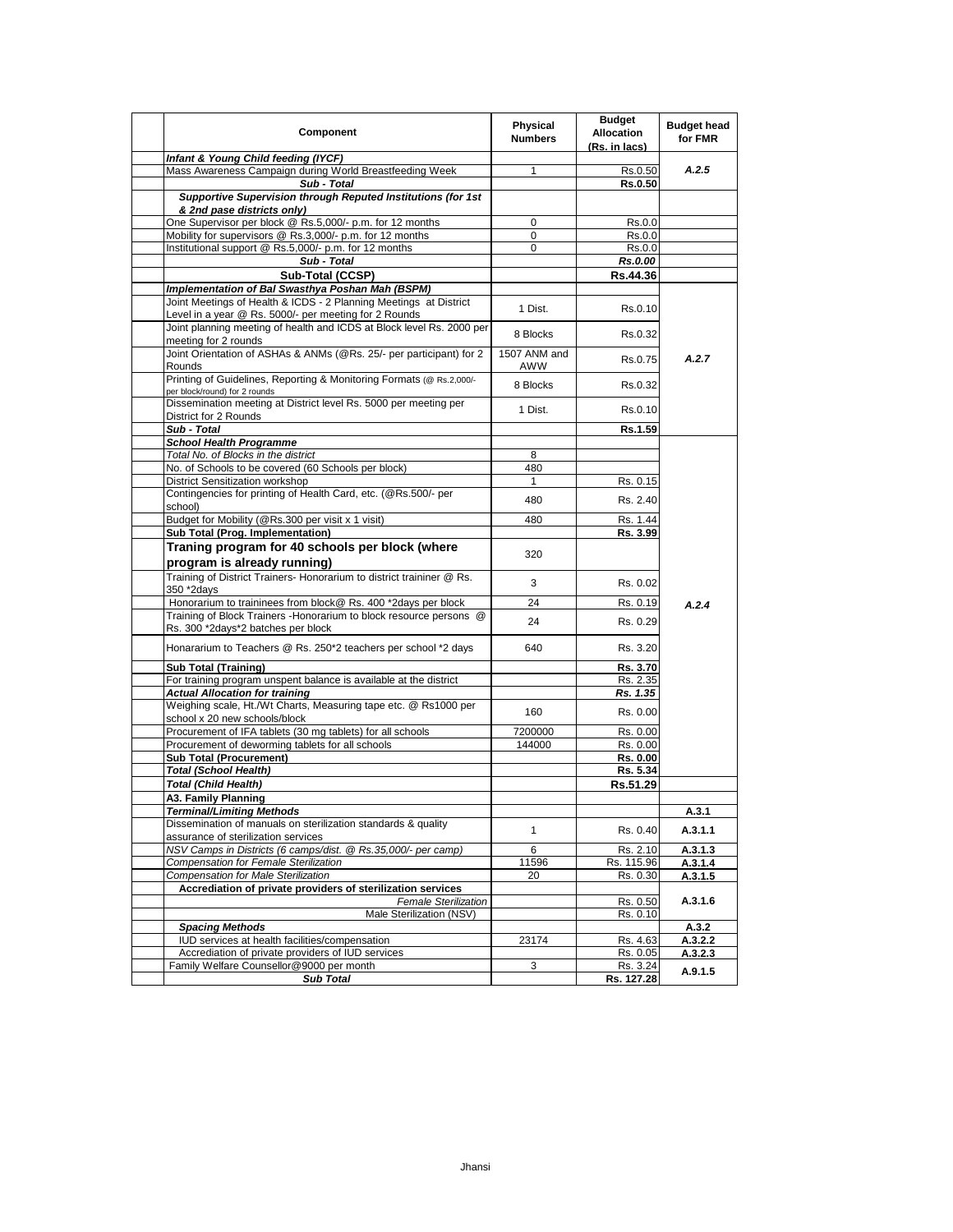| Component                                                                                                                                                                     | Physical<br><b>Numbers</b> | <b>Budget</b><br><b>Allocation</b><br>(Rs. in lacs) | <b>Budget head</b><br>for FMR |
|-------------------------------------------------------------------------------------------------------------------------------------------------------------------------------|----------------------------|-----------------------------------------------------|-------------------------------|
| <b>PCPNDT and Sex-Ratio</b>                                                                                                                                                   |                            |                                                     |                               |
| Visit of District Inspection & Monitoring Committee                                                                                                                           | 10                         | Rs. 0.10                                            | A.8.1                         |
| Sensitization Workshop at District level                                                                                                                                      | 1                          | Rs. 0.40                                            |                               |
| Organising Competions at Inter/Degree Colleges                                                                                                                                | 3                          | Rs. 0.10                                            |                               |
| Orientation of members of Dist advisory committee at Division                                                                                                                 |                            | Rs. 0.10                                            |                               |
| <b>IEC Activities &amp; Conigency</b>                                                                                                                                         |                            |                                                     |                               |
| <b>IEC Activities</b>                                                                                                                                                         |                            | Rs. 0.50                                            |                               |
| Contigency                                                                                                                                                                    |                            | Rs. 0.05                                            | A.12.4                        |
| TA/DA to Dist. level Staff for attending workshop, training, meetings                                                                                                         |                            | Rs. 0.20                                            |                               |
| <b>Sub Total</b>                                                                                                                                                              |                            | Rs. 1.45                                            |                               |
| <b>Sub-Total (Family Planning)</b>                                                                                                                                            |                            | Rs.128.73                                           |                               |
| A.4 ARSH                                                                                                                                                                      |                            |                                                     |                               |
| Saloni Scheme                                                                                                                                                                 |                            |                                                     |                               |
| No. of Blocks in District                                                                                                                                                     | 8                          |                                                     | A.4.1                         |
| No. of Schools to be covered (10 Schools per block)                                                                                                                           | 80                         |                                                     |                               |
| No. of Benificiaries (150 per school)                                                                                                                                         | 12000                      |                                                     |                               |
| Sensitization Workshop at District level                                                                                                                                      | 1                          | Rs. 0.15                                            |                               |
| Budget for Visit of Medical Team (@Rs.300/- per visit x 2 visits per<br>school)                                                                                               | 160                        | Rs. 0.48                                            | A.4.2                         |
| Budget for Preparing Saloni Sabha (Rs.300/- p.m. per school x 10<br>months)                                                                                                   | 800                        | Rs. 2.40                                            |                               |
| Procurement of IFA tablets (100 mg tablets) for all schools                                                                                                                   | 576000                     | Rs.0.00                                             |                               |
| Procurement of deworming tablets for all schools 2 tab/Benf.                                                                                                                  | 24000                      | Rs.0.00                                             | A.13.2.5                      |
| Sub-Total (Adolescent Health)                                                                                                                                                 |                            | Rs.3.03                                             |                               |
|                                                                                                                                                                               |                            |                                                     |                               |
| A.5 Urban RCH                                                                                                                                                                 |                            |                                                     |                               |
| <b>Urban RCH plan /activities</b>                                                                                                                                             |                            |                                                     | A.5.1                         |
| Building                                                                                                                                                                      | 3                          | 2.52                                                |                               |
| Manpower(1Doctor @ 24000/month,1Staff Nurse@ 15000/month,2<br>ANMs@9000/month,2 Security quards @ 4000/month,1 Ayah<br>4000/month,& 1 Sweeper 2000/month                      | 3                          | 25.56                                               |                               |
| Other Expenses                                                                                                                                                                | 3                          | 1.22                                                |                               |
| IEC                                                                                                                                                                           |                            |                                                     |                               |
|                                                                                                                                                                               | 3                          | 0.3                                                 |                               |
| <b>Subtotal</b>                                                                                                                                                               |                            | 29.6                                                |                               |
| The cost of Drugs(Rs 10,000/month/Health post) and consumables(Rs 3,000/month/Health Post) for Urban RCH amounting<br>to Rs 4.68 Lacs would be met from the Mission Flexipool |                            |                                                     |                               |
| <b>A9. INFRASTRUCTURE &amp; HR</b>                                                                                                                                            |                            |                                                     |                               |
| <b>Contractual Staff &amp; Services</b>                                                                                                                                       |                            |                                                     |                               |
| Position                                                                                                                                                                      | No.                        | <b>Budget</b>                                       |                               |
| Contractual ANM (@Rs.9000/- pm)                                                                                                                                               | 75                         | Rs. 81.00                                           | A.9.1.1                       |
| Staff Nurse in the district (@Rs.15000/- pm)                                                                                                                                  | 22                         | Rs. 39.60                                           | A.9.1.3                       |
| MBBS (Male/Female) @ Rs.30000/- pm                                                                                                                                            | 8                          | Rs. 28.80                                           |                               |
| Specialist at On Call basis for CHC (@ Rs.1000/- per visit) No. of<br>calls for 6 moths                                                                                       | 40                         | Rs. 0.40                                            |                               |
| Specialist at On Call basis for Dist. Hospital (Male)/DCH(@ Rs.1000/-<br>per visit)                                                                                           | 80                         | Rs. 0.80                                            |                               |
| Specialist at Dist. Hospital (Male)/DCH(@ Rs.40000/- pm for<br>MS/MD/MDS & @Rs.35000/- for Diploma holders)                                                                   | 2                          | Rs. 8.40                                            | A.9.1.4                       |
| Specialist at DWH/DCH (@ Rs.40000/- pm for MS/MD/MDS &<br>@Rs.35000/- for Diploma holders)/MBBS(LMO if already on contract)                                                   |                            | Rs. 8.40                                            |                               |
|                                                                                                                                                                               | 2                          |                                                     |                               |
| Paramedical staff/LT for CHC (@ Rs.9000/- pm)                                                                                                                                 | $\overline{4}$             | Rs. 4.32                                            |                               |
| Paramedical staff for DH/DWH/DCH (@ Rs.9000/- pm)                                                                                                                             | 2                          | Rs. 2.16                                            | A.9.1.5                       |
| Data Assistant ( @ Rs.8000/- pm)                                                                                                                                              | 2                          | Rs. 1.92                                            |                               |
| <b>Sub-Total (Human Resources)</b>                                                                                                                                            |                            | Rs.175.80                                           |                               |
| A.10. INSTITUTIONAL STRENGTHENING                                                                                                                                             |                            |                                                     |                               |
| Logistics Management/Improvement                                                                                                                                              |                            |                                                     |                               |
| <b>Streathening of Logistic Management</b>                                                                                                                                    |                            |                                                     |                               |
| Divisional logistic management                                                                                                                                                | 0                          | Rs. 0.00                                            | A.10.2                        |
| <b>Transportation of Logistic</b>                                                                                                                                             |                            |                                                     |                               |
| Divisional level @ Rs 50000/-                                                                                                                                                 | $\mathbf{1}$               | Rs. 0.50                                            |                               |
| District level @ Rs 30000/-                                                                                                                                                   | $\mathbf{1}$               | Rs. 0.30                                            |                               |
| Block level @ Rs 12000/-                                                                                                                                                      | 8                          | Rs. 0.96                                            |                               |
| <b>Sub-Total (Logistics Strengthening)</b>                                                                                                                                    |                            | <b>Rs.1.76</b>                                      |                               |
|                                                                                                                                                                               |                            |                                                     |                               |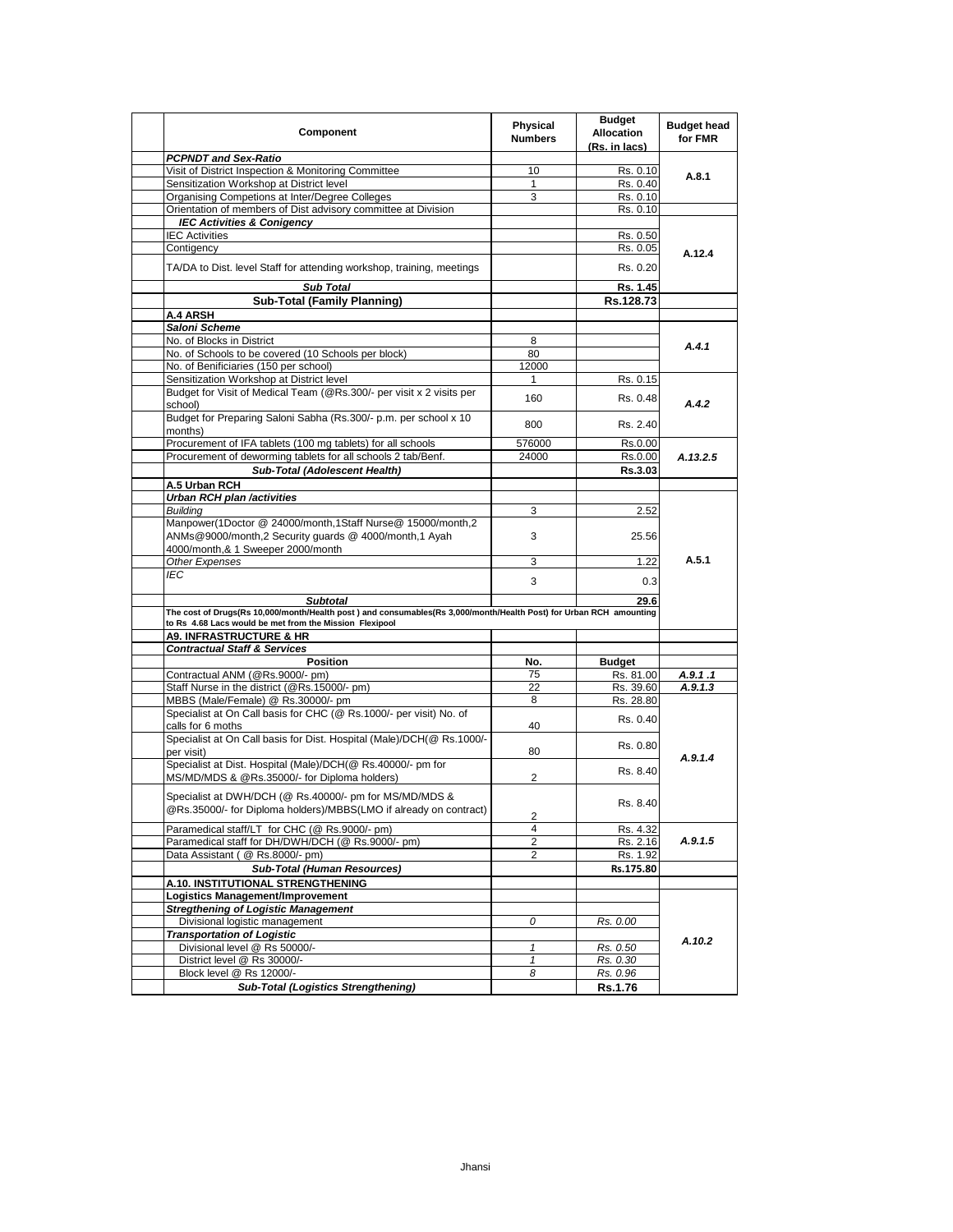| Component                                                                                                      | Physical<br><b>Numbers</b> | <b>Budget</b><br><b>Allocation</b><br>(Rs. in lacs) | <b>Budget head</b><br>for FMR |
|----------------------------------------------------------------------------------------------------------------|----------------------------|-----------------------------------------------------|-------------------------------|
| <b>Rent for Sub-Centres</b>                                                                                    |                            |                                                     |                               |
| No. of SCs in Rented Bldgs & Budget @ Rs. 250/- p.m.                                                           | 62                         | Rs.1.86                                             | A.10.4                        |
| Sub-Total (Sub Center Rent)                                                                                    |                            | <b>Rs.1.86</b>                                      |                               |
| A.11 TRAINING                                                                                                  |                            |                                                     |                               |
| <b>Training- Skill Birth Attendant</b><br><b>Training at DWH/Combined Hosp</b>                                 |                            |                                                     |                               |
| Target at DWH                                                                                                  | 28                         |                                                     |                               |
|                                                                                                                | 4                          |                                                     |                               |
| No. of Particpants per batch                                                                                   | $\overline{7}$             |                                                     |                               |
| No. of Batches<br>New Site Stregthening at DWH                                                                 | $\overline{\phantom{a}}$   | Rs.7.73                                             |                               |
|                                                                                                                |                            |                                                     |                               |
| Existing site stregthening                                                                                     |                            | Rs.0.40                                             |                               |
| Sub-Total (DWH-SBA)                                                                                            |                            | Rs.8.13                                             |                               |
| Training at FRU/24X7                                                                                           |                            |                                                     | A.11.3.1                      |
| Name of the selected Training Site FRU/24X7                                                                    | Mauranipur                 |                                                     |                               |
| Target at FRU/24X7                                                                                             | 20                         |                                                     |                               |
| No. of Particpants per batch                                                                                   | 4                          |                                                     |                               |
| No. of Batches                                                                                                 | 5                          | Rs.5.52                                             |                               |
| New Site Stregthening at FRU                                                                                   |                            | Rs.0.15                                             |                               |
| Existing site stregthening                                                                                     |                            | Rs.0.40                                             |                               |
| Sub-Total (FRU-SBA)                                                                                            |                            | Rs.6.07                                             |                               |
| Sub-Total(SBA Training)                                                                                        |                            | Rs.14.20                                            |                               |
| <b>A.14 PROGRAM MANAGEMENT</b>                                                                                 |                            |                                                     |                               |
| Personal & Other Expense of Dist. PMU (Rs.94500/- pm)                                                          | 1                          | Rs.11.34                                            | A.14.2                        |
| Operational Cost (Rs. 60000/- pm)                                                                              | 1                          | Rs.7.20                                             | A.14.4                        |
| Sub-Total (Program Management)                                                                                 |                            | Rs.18.54                                            |                               |
| Total for RCH Flexipool (Part A)                                                                               |                            | Rs.927.74                                           |                               |
|                                                                                                                |                            |                                                     |                               |
|                                                                                                                |                            |                                                     |                               |
|                                                                                                                |                            | <b>Budget</b>                                       |                               |
|                                                                                                                | Physical                   |                                                     | <b>Budget head</b>            |
|                                                                                                                |                            |                                                     |                               |
| Component                                                                                                      | <b>Numbers</b>             | <b>Allocation</b>                                   | for FMR                       |
| <b>ASHA Scheme:-</b>                                                                                           |                            | (Rs. in lacs)                                       | B.1                           |
| Periodic Training for ASHAs                                                                                    |                            |                                                     |                               |
| <b>ASHA Support System</b>                                                                                     |                            |                                                     | B.1.1                         |
| Replenishment of ASHA Kits & Budget (@ Rs. 500/- per kit*2 for 95%                                             |                            |                                                     |                               |
| ASHA)                                                                                                          | 1109                       | Rs.0.00                                             | B.1.2                         |
| Incentive to ASHAs (Average Rs.500/- p.m. for 85% ASHAs)                                                       | 992                        | Rs.59.52                                            | B.1.3                         |
| Award to ASHA (Rs.5000/- for 1 ASHA in each block)                                                             | 8                          | Rs.0.40                                             |                               |
| Annual ASHA Sammelan (Rs.250/- per ASHA for 60% ASHAs)                                                         | 700                        | Rs.1.75                                             | B.1.1                         |
| Mobility to ASHAs (Rs.30/- per ASHA for 95% ASHAs)                                                             | 1109                       | Rs.3.99                                             |                               |
| Block level ASHA Payment Register (Rs.100/-per Register)                                                       | 8                          | Rs.0.01                                             | B.18.3.2                      |
| Printing of Voucher Booklet for ASHA (Rs.25/-per Booklet)                                                      | 1167                       | Rs.0.29                                             |                               |
| Budget ASHA Mentoring Group (Rs.10,000/- per District)                                                         | Quarterly<br>Meeting       | Rs.0.10                                             | <b>B.1.1</b>                  |
| Sub-Total (ASHA Scheme):-                                                                                      |                            | Rs.66.06                                            |                               |
| <b>Untied Grant to Facilities</b>                                                                              |                            |                                                     | <b>B.2</b>                    |
| No. of CHCs & Budget @ Rs.0.50 lacs per facility                                                               | 4                          | Rs.2.00                                             | B.2.1                         |
| No. of BPHCs & Budget @ Rs.0.50 lacs per facility                                                              | 4                          | Rs.2.00                                             | B.2.2                         |
| No. of APHCs & Budget @ Rs.0.25 lacs per facility                                                              | 36                         | Rs.9.00                                             | <b>B.2.2</b>                  |
| No. of Sub Centres & Budget @ Rs.0.10 lacs per facility                                                        | 326                        | Rs.32.60                                            | B.2.3                         |
| No.of VHSCs                                                                                                    | 437                        | Rs.0.00                                             | B.2.4                         |
| No.of Revenue Villages & Budget @Rs.0.10 lacs per R.Village                                                    | 834                        | Rs.83.40                                            |                               |
| <b>Sub-Total (Untied Grants)</b>                                                                               |                            | Rs.129.00                                           |                               |
| <b>Annual Maintenance Grant to Facilities</b>                                                                  |                            |                                                     | <b>B.4</b>                    |
| No. of CHCs & Budget @ Rs.1.0 lacs per facility                                                                | 4                          | Rs.4.00                                             | B.4.1                         |
| No. of BPHCs & Budget @ Rs.1.0 lacs per facility                                                               | 4                          | Rs.4.00                                             | B.4.2                         |
| No. of APHCs & Budget @ Rs.0.50 lacs per facility                                                              | 34                         | Rs.17.00                                            |                               |
| No. of Sub Centres & Budget @ Rs.0.10 lacs per facility                                                        | 230                        | Rs.23.00                                            | <b>B.4.3</b>                  |
| Sub-Total (Annual Maintenance Grants)                                                                          |                            | Rs.48.00                                            |                               |
| <b>Funds to Rogi Kalyan Samitis</b>                                                                            | 2                          |                                                     | <b>B.6</b>                    |
| No. of District Hospitals & Funds @ Rs.5.0 lacs per facility<br>No. of CHCs & Funds @ Rs.1.0 lacs per facility | 4                          | Rs.10.00<br>Rs.4.00                                 | B.6.1<br>B.6.2                |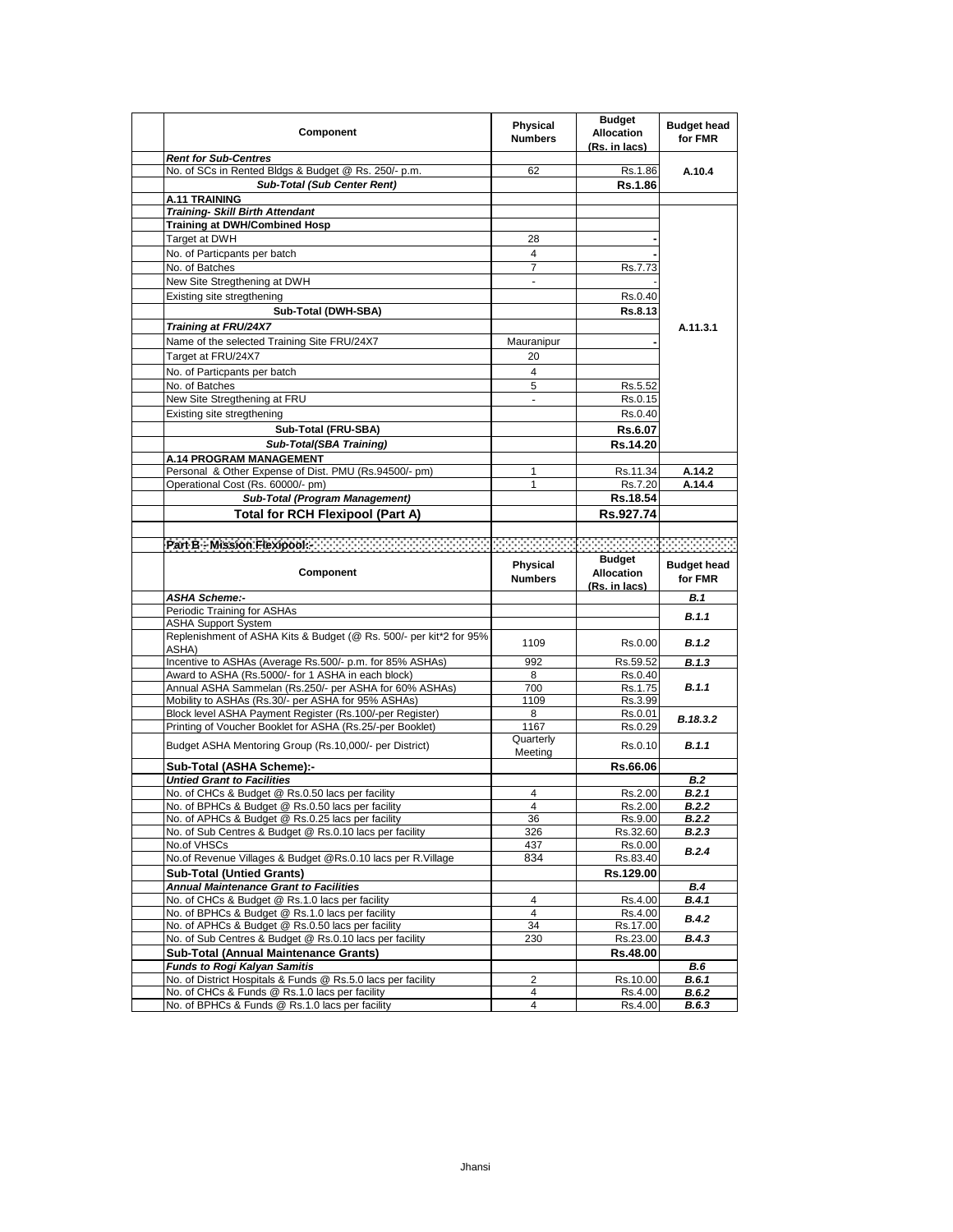| Component                                                                             | Physical<br><b>Numbers</b> | <b>Budget</b><br><b>Allocation</b><br>(Rs. in lacs) | <b>Budget head</b><br>for FMR |
|---------------------------------------------------------------------------------------|----------------------------|-----------------------------------------------------|-------------------------------|
| No. of APHCs & Funds @ Rs.1.00 lacs per facility                                      | 36                         | Rs.36.00                                            | <b>B.6.4</b>                  |
| Sub-Total (Funds for RKS)                                                             |                            | Rs.54.00                                            |                               |
| <b>Operationalisation of District Drug Warehouses</b>                                 |                            |                                                     | B.21                          |
| Contractual Staff (@Rs.2.94 lacs/yr)<br>Contingency Expenses (@Rs.2.0 lacs/yr)        | 1<br>1                     | Rs.2.94<br>Rs.2.00                                  |                               |
| Sub-Total (Ope. of District Drug Warehouses)                                          |                            | <b>Rs.4.94</b>                                      |                               |
|                                                                                       |                            |                                                     |                               |
| <b>Mobility Support to DWH &amp; District Combined Hospital</b>                       |                            |                                                     | B.27.8                        |
| Mobility Support to DWH/DCH @Rs.18000/- Per month.                                    | 1                          | Rs.2.16                                             |                               |
| Sub-Total (Funds for Mobility Support to DWH & DCH)                                   |                            | Rs.2.16                                             |                               |
| Mobility Support for Monitoring & Supervision.                                        |                            |                                                     |                               |
| Mobility Support to District Community Mobilizer (@Rs.800/-per day<br>X 8 days/month) | $\mathbf{1}$               | Rs.0.77                                             |                               |
| Mobility Support to District Account Manager (@Rs.800/-per day X 6<br>days/month)     | 1                          | Rs.0.58                                             | B.18.3.2                      |
| Mobility Support to District Programme Manager (@Rs.800/-per day<br>X 8 days/month)   |                            | Rs.0.00                                             |                               |
| Sub-Total(Mobility Support for Monit. & Supervision)                                  |                            | <b>Rs.1.34</b>                                      |                               |
| <b>Supervision of ANM/ASHAs</b>                                                       |                            |                                                     |                               |
| Vehicle for Mobility @Rs.18000/-month/block                                           | 8                          | Rs.17.28                                            | B.18.3.2                      |
| Sub-Total (Supervision of ANM/ASHAs)                                                  |                            | Rs.17.28                                            |                               |
| <b>Vehicle Support for Specialist</b>                                                 |                            |                                                     |                               |
| One Vehicle for 5 block level facility (@Rs.18000/-month)                             | $\overline{2}$             | Rs 4.32                                             | B.27.8                        |
| <b>Sub-Total (Vehicle Support for Specialist)</b>                                     |                            | Rs.4.32                                             |                               |
| <b>Diesel for Generator for District Hospitals</b>                                    |                            |                                                     |                               |
| Diesel Support for generator (@Rs.1 lac per month)                                    | $\overline{2}$             | Rs.24.00                                            | <b>B.28</b>                   |
| <b>Sub-Total (Diesel Support for District Hospital)</b>                               |                            | Rs.24.00                                            |                               |
| Diesel Support for Generator in Fully Functional CHC.                                 |                            |                                                     |                               |
| Diesel Support for Fully functional CHC (@Rs.35000/-per month)                        | 4                          | Rs.16.80                                            | <b>B.28</b>                   |
| Diesel Support for CHC functional in BPHC building (@Rs.13500/-per<br>month)          | $\overline{4}$             | Rs 6.48                                             |                               |
| Sub-Total (Diesel Support for fully functional CHCs)                                  |                            | Rs.23.28                                            |                               |
| Saas Bahu Sammelans (1 each at District)                                              |                            |                                                     |                               |
| No. of Sammellans & Budget (@Rs. 1.50 lac. Per District)                              | 1                          | Rs.1.50                                             | B.7.1                         |
| Sub-Total (Saas Bahu Sammelan)                                                        |                            | Rs.1.50                                             |                               |
| Tehsil level Pradhan Sammelan                                                         |                            |                                                     | <b>B.8.2</b>                  |
| No. of Sammelans & Budget (@Rs.40,000 per Sammelan)                                   | 5                          | Rs.2.00                                             |                               |
| Sub-Total (Tehsil level Pradhan Sammelan)                                             |                            | <b>Rs.2.00</b>                                      |                               |
| Organization of Swasthya Mela                                                         |                            |                                                     |                               |
| Organization of S.Mela @Rs.20000/- Mela/Month at each block.                          | 8                          | Rs.19.20                                            | B.10.1                        |
| Sub-Total (Swasthya Mela)                                                             |                            | Rs.19.20                                            |                               |
| <b>Concurrent Audit</b>                                                               | 1                          | Rs.0.48                                             | B.27.5                        |
| Budget @ Rs. 4000/- per month for 12 months<br><b>Sub-Total (Concurrent Audit)</b>    |                            | <b>Rs.0.48</b>                                      |                               |
| <b>Health Management Information System (HMIS):-</b>                                  |                            |                                                     |                               |
| Hiring of Vehicle for District HMIS Nodal Officer (@Rs.800/- Visit)                   | 3                          | Rs.0.29                                             |                               |
| Mobility Support for Block HMIS Nodal Officer (@Rs.600/-month)                        | 8                          | Rs.0.58                                             |                               |
| Internet Connectivity @Rs.400/- per month/computer                                    | 10                         | Rs.0.48                                             | B.21                          |
| Consumables & Stationary for Computer, printer (Rs.400/-per                           | 10                         | Rs.0.48                                             |                               |
| month/facility)<br>Sub-Total (HMIS)                                                   |                            | Rs.1.82                                             |                               |
| <b>Programme Management:-</b>                                                         |                            |                                                     |                               |
| <b>Expenses at Additional Director level:-</b>                                        |                            |                                                     |                               |
| Mobility @Rs.2500/-per District per Month.                                            | 3                          | Rs.0.90                                             |                               |
| Contingency Expenses @Rs.5000/- month.                                                | $\mathbf{1}$               | Rs.0.60                                             | B.27.6                        |
| Sub-Total (Exp.at Addl.Director level)-                                               |                            | Rs.1.50                                             |                               |
| <b>Operational Cost for Block Project Management Unit</b>                             |                            |                                                     |                               |
| Honoraria to Block Data Assistant @Rs.8000/-Per Month                                 | 8                          | Rs.7.68                                             | B.27.1                        |
| Communication support to Block Program Manager @Rs.500/-P.M.                          | 8                          | Rs.0.48                                             |                               |
| Sub-Total (Operational Cost for BPMU)                                                 |                            | <b>Rs.8.16</b>                                      |                               |
|                                                                                       |                            |                                                     |                               |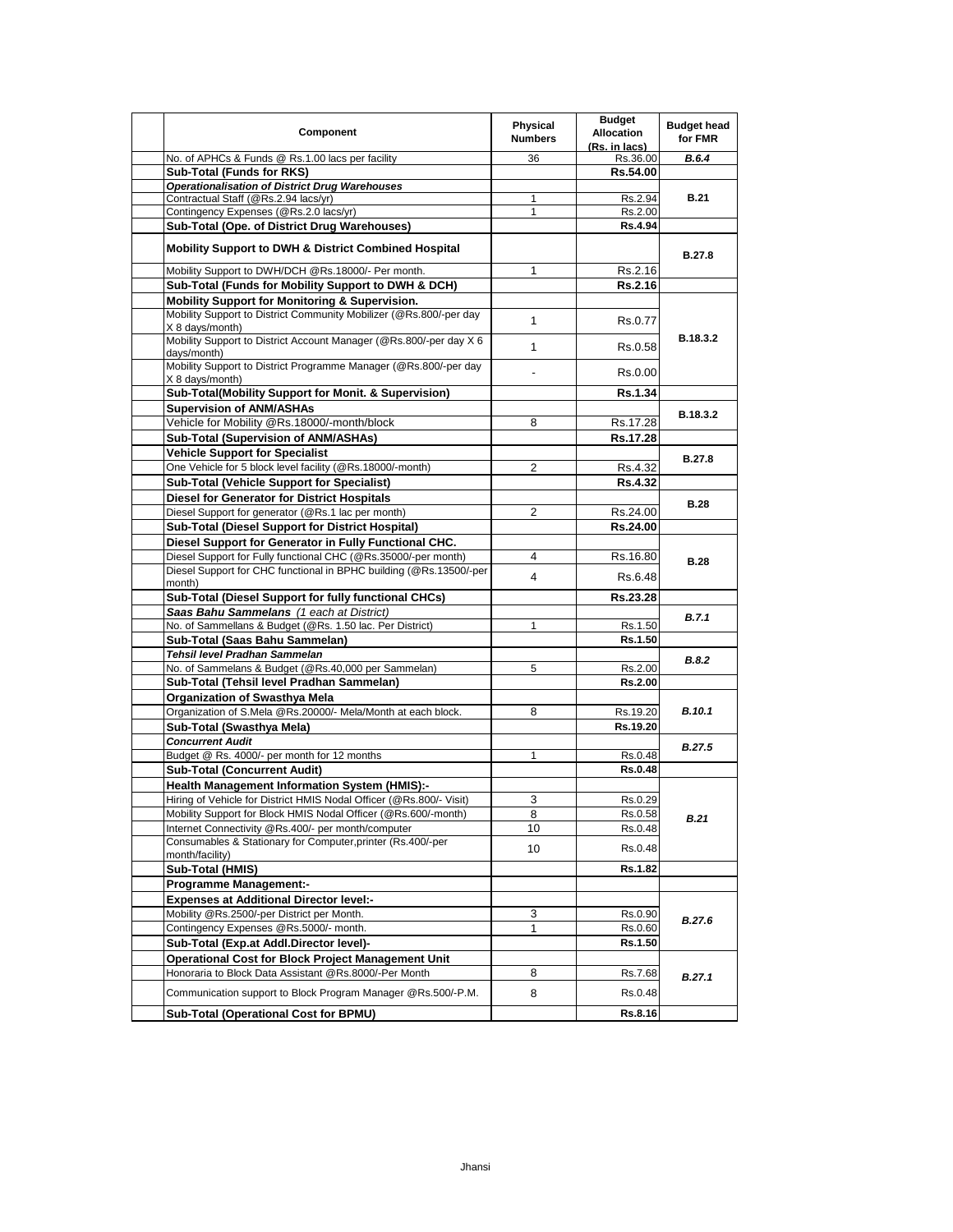|     | Component                                                                                                                                                                                                                                                                          | Physical<br><b>Numbers</b>    | <b>Budget</b><br><b>Allocation</b> | <b>Budget head</b><br>for FMR |
|-----|------------------------------------------------------------------------------------------------------------------------------------------------------------------------------------------------------------------------------------------------------------------------------------|-------------------------------|------------------------------------|-------------------------------|
|     |                                                                                                                                                                                                                                                                                    |                               | <u>(Rs. in lacs)</u>               |                               |
|     | <b>Provision of Contractual Staff (AYUSH)</b>                                                                                                                                                                                                                                      |                               |                                    |                               |
|     | <b>Position</b>                                                                                                                                                                                                                                                                    | No.                           | <b>Budget</b>                      |                               |
|     | ISM Lady Doctors (@ Rs.24,000/- per month)<br>AYUSH Doctors (@ Rs.24,000/- per month)                                                                                                                                                                                              | 9<br>15                       | Rs.48.72                           | B.14.4                        |
|     | AYUSH Pharmacists (@ Rs.9,000/- per month)                                                                                                                                                                                                                                         | 14                            | Rs.8.82                            | B.14.1                        |
|     |                                                                                                                                                                                                                                                                                    |                               | Rs.57.54                           |                               |
|     | Sub-Total (Contractual Staff - AYUSH)                                                                                                                                                                                                                                              |                               |                                    |                               |
|     | Integrated Skill Refresher Training for ANM & LHV.                                                                                                                                                                                                                                 |                               |                                    |                               |
|     | Total Work load for the year                                                                                                                                                                                                                                                       | 128                           |                                    | B.16.3.1                      |
|     | Total no. of Proposed Batches & Budget @Rs.165950/- per batch.                                                                                                                                                                                                                     | 8                             | Rs. 13.28                          |                               |
|     | Sub-Total (Integrated skill training for ANM/LHV)                                                                                                                                                                                                                                  |                               | Rs.13.28                           |                               |
|     | Infrastructure & Manpower for UIP                                                                                                                                                                                                                                                  |                               |                                    |                               |
|     | Mobile Workshop at Regional Depot @Rs.4 Lac.                                                                                                                                                                                                                                       | 0                             | Rs.0.00                            |                               |
|     | Renovation & Electrification of WIC/WIF                                                                                                                                                                                                                                            | 1                             | Rs.0.70                            |                               |
|     | Expansion of Cold Chain Store at Regional/Divisional Depo                                                                                                                                                                                                                          | 1                             | Rs.0.50                            | B.26.5                        |
|     | Expansion of Cold Chain Workshop @Rs.50000/-year/District.                                                                                                                                                                                                                         | 1                             | Rs.0.50                            |                               |
|     | Mobility Support to Block (1 Vehicle @Rs.800/-per block for 6 days in                                                                                                                                                                                                              |                               |                                    |                               |
|     | a month for 12 months)                                                                                                                                                                                                                                                             | 8                             | Rs.4.61                            |                               |
|     | IVRS System for Tracking of Beneficiaries.                                                                                                                                                                                                                                         | 0                             | Rs.0.00                            | B.18.3.2                      |
|     | Sub - Total (Infrasturcture & Manpower for UIP)                                                                                                                                                                                                                                    |                               | Rs.6.31                            |                               |
|     | · 在我们的 <u>学生的时候,我们的时候,我们的时候,我们的时候</u>                                                                                                                                                                                                                                              |                               |                                    |                               |
|     |                                                                                                                                                                                                                                                                                    |                               |                                    |                               |
|     |                                                                                                                                                                                                                                                                                    |                               |                                    |                               |
|     |                                                                                                                                                                                                                                                                                    |                               | <b>Budget</b>                      |                               |
| SI. | Component                                                                                                                                                                                                                                                                          | Physical                      | <b>Allocation</b>                  |                               |
|     |                                                                                                                                                                                                                                                                                    | <b>Numbers</b>                | (Rs. in lacs)                      |                               |
|     |                                                                                                                                                                                                                                                                                    |                               |                                    |                               |
|     | Total Number of Immunization Sessions to be organized in the                                                                                                                                                                                                                       | 15528                         |                                    |                               |
|     | District                                                                                                                                                                                                                                                                           | Sessions/Year                 |                                    |                               |
|     |                                                                                                                                                                                                                                                                                    |                               |                                    |                               |
|     | Mobility support for supervision: Supervisory visits by district level<br>officers for monitoring and supervision of RI @ Rs 50000 / District for<br>district level officers (this includes POL and maintenance) per year                                                          | $\mathbf{1}$                  | Rs.0.50                            |                               |
|     | Alternate Vaccine delivery @ Rs 50/- sessionx 3 months(April-June)<br>+2 Vehicles /Blocks for 8 days /month for 9 months (July-March 10)                                                                                                                                           | 15528<br>Sessions/Year        | Rs.7.76                            |                               |
|     | Focus on Urban slum & underserved areasHiring an ANM @<br>Rs.300/session for four sessions/month/slum of 10000 population<br>and Rs.200/- per month as contingency per slum of i.e. total expense<br>of Rs. 1400/- per month per slum of 10000 population                          | 0 Sessions /year              | Rs.0.00                            |                               |
|     | Mobilization of children by ASHA /RI Mobilizer @ Rs 150/- per                                                                                                                                                                                                                      | 15528                         | Rs.23.29                           |                               |
|     | session                                                                                                                                                                                                                                                                            | Sessions/Year                 |                                    |                               |
|     | Support for Computer Assistant for RI reporting (with annual<br>increment of 10% wef from 2010-11Districts @ Rs 8000- 10,000 p.m                                                                                                                                                   | 1                             | Rs.1.06                            |                               |
|     | Printing and dissemination of tally sheets, monitoring forms, etc. @<br>Rs 1 /beneficiary                                                                                                                                                                                          | 69327<br><b>Benefiaceries</b> | Rs.0.69                            |                               |
|     | Quarterly Review & feedback meeting exclusive for RI at district level<br>with one Block MOIC, ICDS CDPO and other stakeholders<br>stakeholders @ Rs 100/- per participant for meeting expenses (lunch,<br>organizational expenses)                                                | 24                            | Rs.0.10                            |                               |
|     | Quarterly Review Meetings at Block level Quarterly Review &<br>feedback meeting for exclusive for RI at Block level @Rs 50/-ppas<br>honorarium for ASHA (travel) and Rs 25 /-person at the disposal of<br>MOIC for meeting expenses(refreshments, stationary and Misc<br>expences) | 1566                          | Rs.2.01                            |                               |
|     | District level orientation training for 2 days of ANM, Multipurpose<br>Health worker @ Rs67300/batch with 20 participants in each batch                                                                                                                                            | 1 Batch                       | Rs.0.67                            |                               |
|     | One day cold chain handelers training for block level cold chain<br>handlers @ Rs. 26,000 per batch and Rs 3000 for Observer<br>nominated by State                                                                                                                                 | 1Batch                        | Rs.0.29                            |                               |
|     | One day Training of block level data handlers by DIO and District<br>Cold chain Officer to train about the reporting formats of<br>Immunization and NRHM Rs 300/Participant/Block                                                                                                  | 8                             | Rs.0.02                            |                               |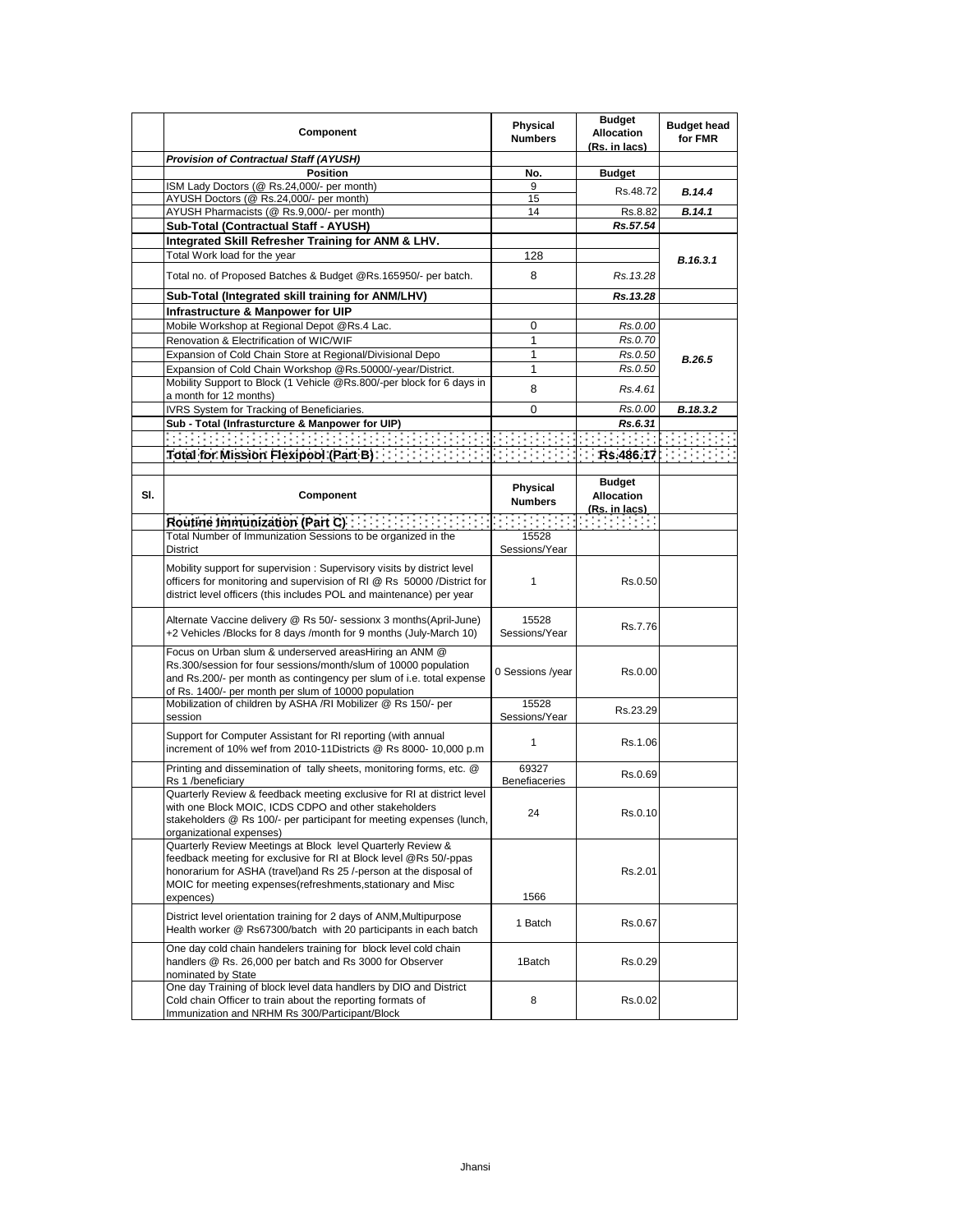|         | Component                                                                                                                                                           | <b>Physical</b><br><b>Numbers</b> | <b>Budget</b><br><b>Allocation</b><br>(Rs. in lacs) | <b>Budget head</b><br>for FMR |
|---------|---------------------------------------------------------------------------------------------------------------------------------------------------------------------|-----------------------------------|-----------------------------------------------------|-------------------------------|
|         | Microplanning at SC levelRs 100/- per subcentre (meeting at block<br>level, logistic)                                                                               | 326                               | Rs.0.33                                             |                               |
|         | Microplanning at Block & District levelFor consolidation of microplan<br>at PHC/CHC level @ Rs 1000/- block & at district level @ Rs 2000/-<br>per district         | 1District & 8<br><b>Block</b>     | Rs.0.10                                             |                               |
|         | Consumables for computer including provision for internet access for<br>RIMSRs 400/- Month / Districts                                                              | $\mathbf{1}$                      | Rs.0.05                                             |                               |
|         | Red/Black Plastic bags etc, 2 bags per session @ Rs. 2/Bag                                                                                                          | 15528<br>Sessions/Year            | Rs.0.79                                             |                               |
|         | Purchase of Bleach/Hypochlorite solution Rs. 500/vaccine storage<br>point/year X 1000 vaccine storage points                                                        | 10 Vaccine<br>storage points      | Rs.0.05                                             |                               |
|         | Purchase of Twin bucket Rs 400 per PHC/CHC per year                                                                                                                 | 10Vaccine<br>storage points       | Rs.0.04                                             |                               |
|         | Funds for purchase of small polythene zipper bags to keep vaccines<br>in the vaccine carriers Rs. 0.5/polythene bag X total number of<br>sessions/year +10% wastage | 15528<br>Sessions/Year            | Rs.0.10                                             |                               |
|         | Funds for preparing disposal pit for disposal of sharp immunization<br>waste. Rs. 3500/pit X 500 vaccine storage points                                             | 5 Pits                            | Rs.0.18                                             |                               |
|         | <b>RI</b> subtotal                                                                                                                                                  |                                   | Rs.38.03                                            |                               |
|         | <b>Cold Chain maintenance</b>                                                                                                                                       |                                   |                                                     |                               |
|         | Cold chain maintenance@Rs 500/Block & Rs 10,000/District/Year                                                                                                       | 1District & 8<br><b>Block</b>     | Rs.0.20                                             |                               |
|         | POL for vaccine delivery from State to District and from district to<br>PHC/CHCs @ Rs. 100000/- district/Year)                                                      | 1District                         | Rs.1.00                                             |                               |
|         | <b>Subtotal Cold Chain</b>                                                                                                                                          |                                   | Rs.1.20                                             |                               |
|         | <b>Budget to be released to Division</b><br>Three day training of Medical Officers on RI using revised MO                                                           |                                   |                                                     |                               |
|         | training module-                                                                                                                                                    | 4 Batches                         | Rs.5.80                                             |                               |
|         | TOT batch for cold chain handlers training<br>Operational expenses at Divisional level                                                                              | 0<br>1unit                        | Rs.0.00<br>Rs.0.25                                  |                               |
|         | <b>Subtotal to Division</b>                                                                                                                                         |                                   | Rs.6.05                                             |                               |
|         | Sub Total (Part C)                                                                                                                                                  |                                   | Rs.45.28                                            |                               |
|         |                                                                                                                                                                     |                                   |                                                     |                               |
|         | Part D - National Program                                                                                                                                           |                                   |                                                     |                               |
|         |                                                                                                                                                                     |                                   |                                                     |                               |
| 1. NPCB |                                                                                                                                                                     |                                   |                                                     |                               |
| SI.     | Component                                                                                                                                                           | <b>Physical</b><br><b>Numbers</b> | <b>Budget</b><br>Allocation<br>(Rs. in lacs)        | <b>Budget Head</b><br>for FMR |
| 1.1     | Govt Sector 30% of Tot. Trgt @531/cat.oprt.(IOL)                                                                                                                    | 2421                              | 1285551                                             |                               |
| 1.2     | NGO Sector 20% of Tot Trgt @ 656/Cat. Oprt.(IOL)                                                                                                                    | 1614                              | 1058784                                             |                               |
| 1.3     | Pvt. Sector 50% of Tot trgt.                                                                                                                                        | 4036                              | $\mathbf 0$                                         |                               |
|         | <b>Sub Total</b>                                                                                                                                                    | 8071                              | 2344335                                             |                               |
| 2       | SES (Free Spec. to Children) @ of 100/-Spec                                                                                                                         | 736                               | $\Omega$                                            |                               |
| 3       | Vision Centre @ 50,000/Centre Equipment                                                                                                                             |                                   |                                                     |                               |
| 4       | Operations other than Cataract                                                                                                                                      | 133                               | 133000                                              |                               |
| 5       | Eye Collection @ 500/Cornea.                                                                                                                                        | 0                                 | 0                                                   |                               |
|         | Total allocated for the District in Rs.                                                                                                                             | 8940                              | 2477335                                             |                               |
|         | 2. RNTCP(WB)                                                                                                                                                        |                                   |                                                     |                               |
| SI.     | Component                                                                                                                                                           | Physical<br><b>Numbers</b>        | <b>Budget</b><br><b>Allocation</b><br>(Rs. in lacs) | <b>Budget Head</b><br>for FMR |
|         | 1 CIVIL WORKS                                                                                                                                                       |                                   | 30700                                               |                               |
|         | 2 LABORATORY MATERIALS                                                                                                                                              |                                   | 264000                                              |                               |
|         | 3 HONERARIUM                                                                                                                                                        |                                   | 391125                                              |                               |
|         | 4 IEC/ PUBLICITY                                                                                                                                                    |                                   | 231000                                              |                               |
|         | <b>5 EQUIPMENT MAINTENANCE</b><br>6 TRAINING                                                                                                                        |                                   | 90000<br>224280                                     |                               |
|         | 7 POL & VEHICLE MAINTENANCE                                                                                                                                         |                                   | 120000                                              |                               |
|         | <b>8 VEHICLE HIRING CHARGES</b>                                                                                                                                     |                                   | 238500                                              |                               |
|         | 9 NGO/PP SUPPORT                                                                                                                                                    |                                   | 558360                                              |                               |
|         | 10 MISCELLANEOUS EXPENSES                                                                                                                                           |                                   | 218570                                              |                               |
|         | 11 CONTRACTUAL SERVICES                                                                                                                                             |                                   | 3759000                                             |                               |
|         | 12 PRINTING<br>13 RESEARCH & STUDIES                                                                                                                                |                                   | 112403                                              |                               |
|         | 14 MEDICAL COLLEGES                                                                                                                                                 |                                   | 341000                                              |                               |
|         | 15 PROCUREMENT OF VEHICLES                                                                                                                                          |                                   | $\mathbf 0$                                         |                               |
|         | 16 PROCUREMENT OF EQUIPMENT                                                                                                                                         |                                   |                                                     |                               |
|         | Sub-TOTAL<br><b>Grand Total</b>                                                                                                                                     | 6578938                           | 6578938                                             |                               |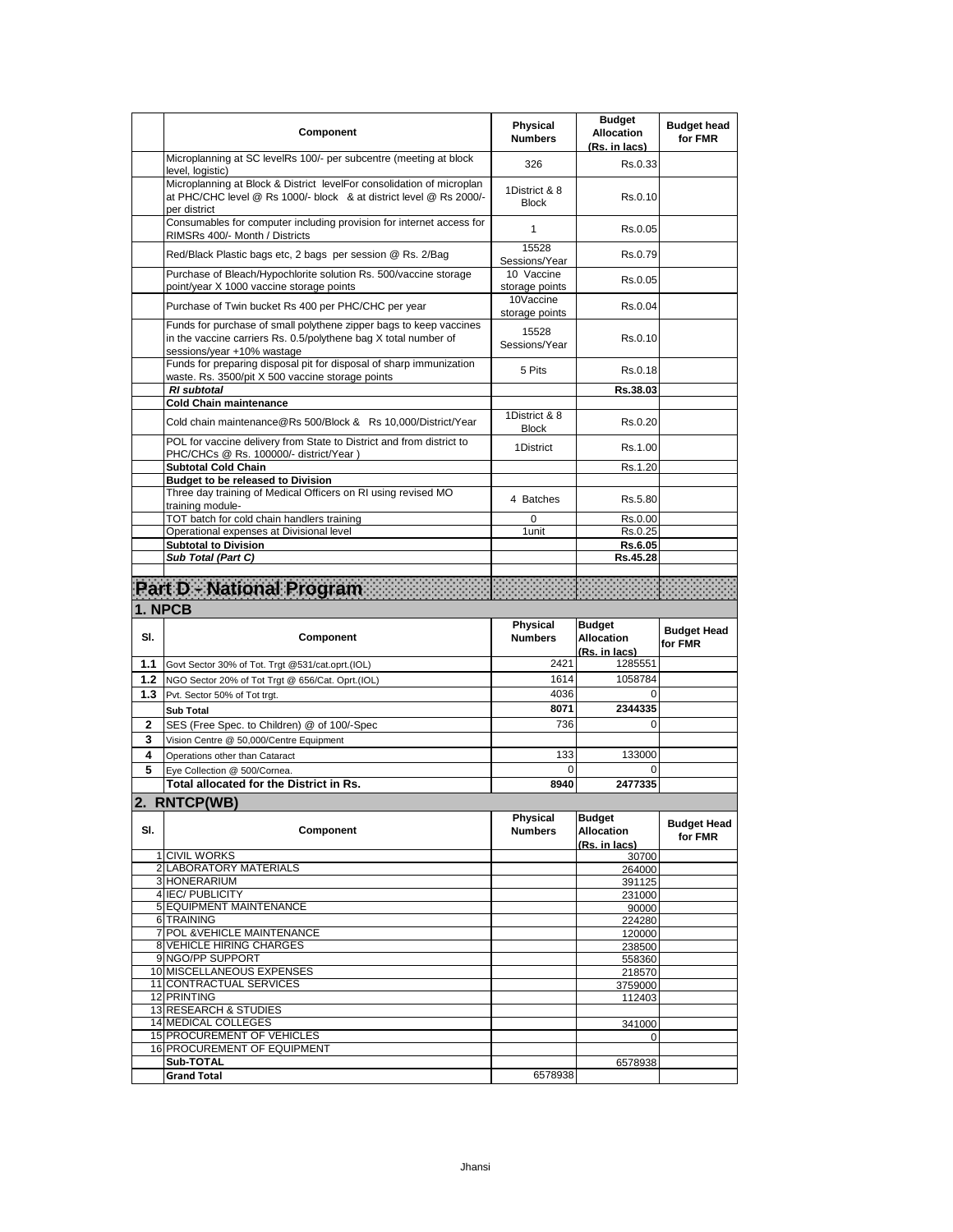|            | Component                                                                                    | <b>Physical</b><br><b>Numbers</b> | <b>Budget</b><br><b>Allocation</b><br>(Rs. in lacs) | <b>Budget head</b><br>for FMR |
|------------|----------------------------------------------------------------------------------------------|-----------------------------------|-----------------------------------------------------|-------------------------------|
| 3. NLEP    |                                                                                              |                                   |                                                     |                               |
|            | <b>Activities</b>                                                                            | Physical<br><b>Targets</b>        | <b>Financial</b>                                    |                               |
|            |                                                                                              |                                   | Allocation                                          |                               |
|            | 1 Contractual Services- Driver                                                               |                                   |                                                     |                               |
|            | Remuneration @ Rs. 7,000/= P.M.<br>Sub total                                                 | $\mathbf 0$                       | 0<br>0                                              |                               |
|            | 2 Office Maintenance                                                                         |                                   |                                                     |                               |
|            | Telephone/Fax/Internet @ Rs. 15,000/= P.A.                                                   |                                   | 15000                                               |                               |
|            | Office Operation & Maintenance @ Rs. 18,000/= P.A.                                           |                                   | 18000                                               |                               |
|            | Consum-ables Stationery @ Rs. 24,000 P.A.                                                    |                                   | 24000                                               |                               |
|            | Maintenance of Office Equipment & Furniture etc.                                             |                                   | 15000                                               |                               |
|            | Sub total<br>3 Mobility-                                                                     |                                   | 72000                                               |                               |
|            | Vehicle operation / hiring of 1 Vehicle @ Rs 75000 P.A.                                      |                                   | 75000                                               |                               |
|            | Sub total                                                                                    |                                   | 75000                                               |                               |
|            | 4 Training                                                                                   |                                   |                                                     |                               |
|            | 4 Days' Training of newly recruited Medical Officers @ Rs 28,000 per<br>batch of 30 trainees | 11                                | 10267                                               |                               |
|            | 3 Days' Training of newly recruited Health Workers @ Rs 24,000 per<br>batch of 30 trainees   | $\mathbf 0$                       | 0                                                   |                               |
|            | 2 Days' Refresher Training of Medical Officers @ Rs 16,000 per<br>batch of 30 trainees       | 30                                |                                                     |                               |
|            | 2 Days' Refresher Training of Health Workers @ Rs 16,000 per<br>batch of 30 trainees         | 60                                | 48000                                               |                               |
|            | Sub total<br>5 Procurement                                                                   |                                   | 58267                                               |                               |
|            | Supportive medicines and other items for patients @ Rs39 per                                 |                                   | 10200                                               |                               |
|            | patient under treatment                                                                      |                                   |                                                     |                               |
|            | Splints, Crutches, Items for Deformity Patients Rs. 15/= per patient<br>under treatment      |                                   | 4000                                                |                               |
|            | Patient Welfare Rs. 26/= per patient under treatment                                         |                                   | 6800                                                |                               |
|            | Printing of forms @ Rs. 39/= per patient under treatment                                     |                                   | 10200                                               |                               |
|            | Sub total<br><b>6 IEC Activities</b>                                                         |                                   | 31200                                               |                               |
|            | Rallies @ Rs. 5,000/= each                                                                   | 2                                 | 10000                                               |                               |
|            | School Quiz @ Rs. 1000/= each                                                                | 10                                | 10000                                               |                               |
|            | IPC workshops of ASHA @ Rs. 5000/= each                                                      | $\overline{2}$                    | 10000                                               |                               |
|            | Health Mela in local festivals, Melas etc. @ Rs. 5,000/= each                                |                                   | 5000                                                |                               |
|            | Sub total                                                                                    |                                   | 35000                                               |                               |
|            | <b>Urban Leprosy Project</b>                                                                 |                                   |                                                     |                               |
|            | <b>Supportive Medicines</b><br>Monitoring & Supervision                                      |                                   | 9000<br>6000                                        |                               |
|            | MDT delivery & follow-up services                                                            |                                   | 11300                                               |                               |
|            | Sub total                                                                                    |                                   | 26300                                               |                               |
|            | 8 Incentive to Ashas                                                                         |                                   | 29300                                               |                               |
|            | 9 Review Meetings                                                                            |                                   | 18000                                               |                               |
|            | 10 Disability Prevention & Medical Rehabilitation                                            |                                   |                                                     |                               |
|            | Screening Camp for selection of RCS patients<br>Screening Camp - miscellaneous expenses      |                                   | 0<br>0                                              |                               |
|            | Screening Camp- Self Care Kits & patient Welfare items                                       |                                   | 0                                                   |                               |
|            | Sub total                                                                                    |                                   | 0                                                   |                               |
|            | 11 Cash Assistance                                                                           |                                   |                                                     |                               |
|            | Cash assistance- POL for Vehicle                                                             |                                   | 20000                                               |                               |
|            | Cash assistance- TA DA for Leprosy Staff                                                     |                                   | 40000                                               |                               |
|            | Sub total<br><b>Grand Total</b>                                                              |                                   | 60000                                               |                               |
|            |                                                                                              |                                   | 405067                                              |                               |
|            | <b>4. NVBDCP</b>                                                                             |                                   |                                                     |                               |
| S1.<br>No. | <b>Activity Proposed</b>                                                                     | Physical<br><b>Numbers</b>        | <b>Budget</b><br><b>Allocation</b> (Rs.             | <b>Budget</b> head<br>for FMR |
|            |                                                                                              |                                   | In lacs)                                            |                               |
|            | 1 DBS (Domestic Budgetary Support)                                                           |                                   |                                                     |                               |
|            | 1.1 Malaria                                                                                  |                                   |                                                     |                               |
|            | Incentive to ASHA                                                                            |                                   | 625000                                              |                               |
|            | Training                                                                                     |                                   | 48275                                               |                               |
|            | Monitoring & Supervision                                                                     |                                   | 50000                                               |                               |
|            | BCC/IEC Anti Malaria Month                                                                   |                                   | 40000                                               |                               |
|            | Malaria : Total                                                                              |                                   | 138275                                              |                               |
|            | 1.2 Elimination of Lymphatic Filarisis                                                       |                                   |                                                     |                               |
|            |                                                                                              |                                   |                                                     |                               |